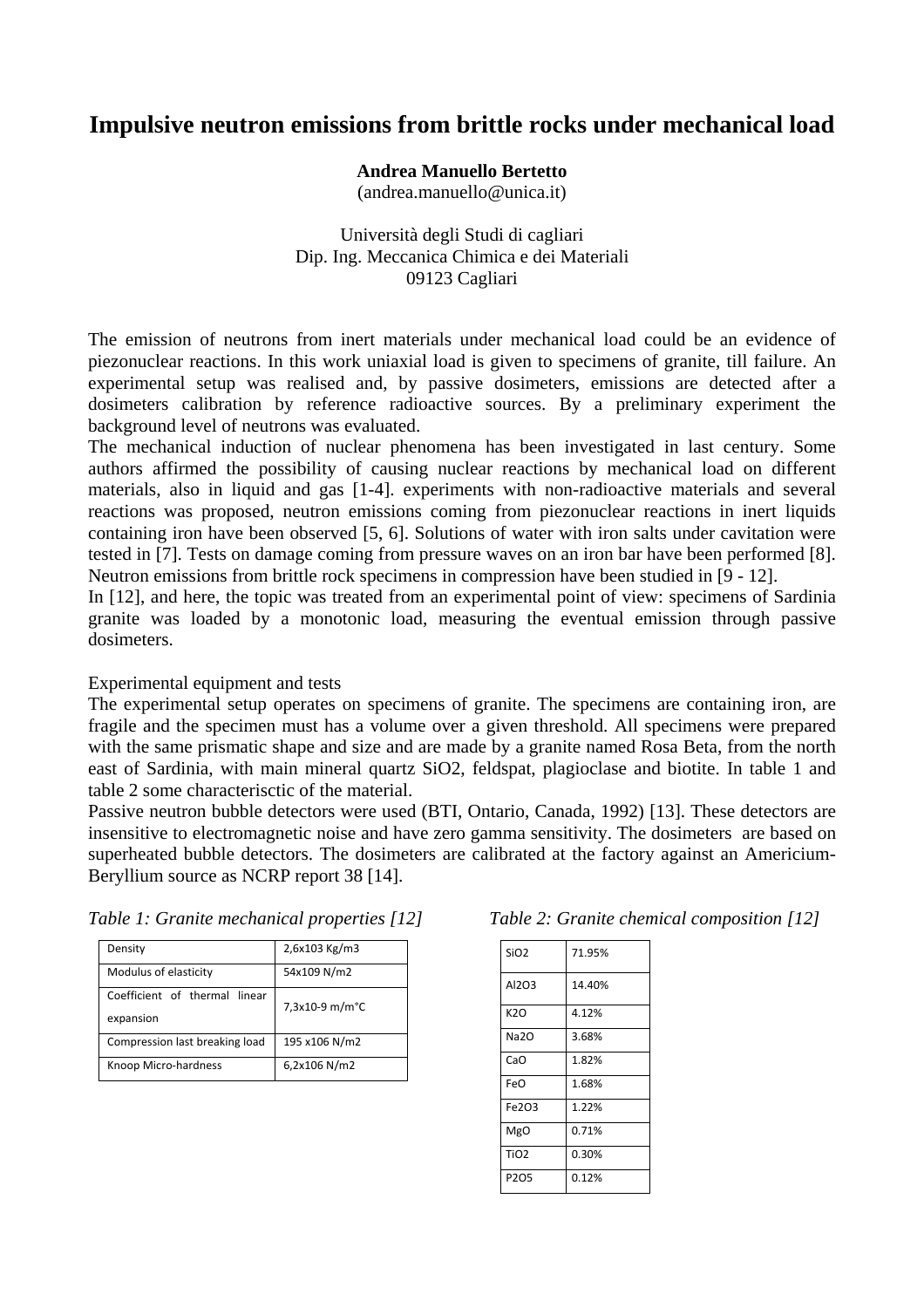These detectors are suitable for neutron dose measurements in the energy range of thermal neutrons  $(E = 0.025 \text{ eV}, BDT \text{ type})$  and fast neutrons  $(E > 100 \text{ keV}, BD-PND \text{ type})$ .

To verify the dosimeters functioning, they were exposed to reference radioactive sources. The sources are one of 241Am/Be and one of Cs-137. The sources are placed in a special room with lead-lined walls, inside the Geology Laboratory in the University of Cagliari.

The bubble dosimeters used are indicated by the letters A, B and numbers as in Table 3, they can be classified as dosimeters for thermal neutrons and for fast neutron measurements.

To verify the proper functioning of the dosimeters, they were exposed to reference radioactive sources: one of 241Am/Be and one of Cs-137. The sources are in a special room with lead-lined walls.

| Tag            | Type                       | Sensitivity  |             |
|----------------|----------------------------|--------------|-------------|
|                |                            | Bubbles/mrem | Bubbles/µSv |
| A1             | BDT (for thermal neutrons) | 32           | 2.9         |
| <b>B2</b>      | BD-PND (for fast neutrons) | 29           | 2.7         |
| B <sub>3</sub> | BD-PND (for fast neutrons) | 32           | 2.9         |
| A4             | BDT (for thermal neutrons) | 30           | 2.7         |
| A <sub>5</sub> | BDT (for thermal neutrons) | 31           | 2.8         |
| <b>B6</b>      | BD-PND (for fast neutrons) | 32           | 3.0         |

*Table 3: Identification of used dosimeters [12]* 



*Figure 1. the test rig, the frame and strategy to position the specimen and dosimeters. In figure 1a is represented the testing machine, in figure 1b the frame supporting dosimeters is represented, in figure 1c the specimen and the dosimeter during compression tests are shown [12].*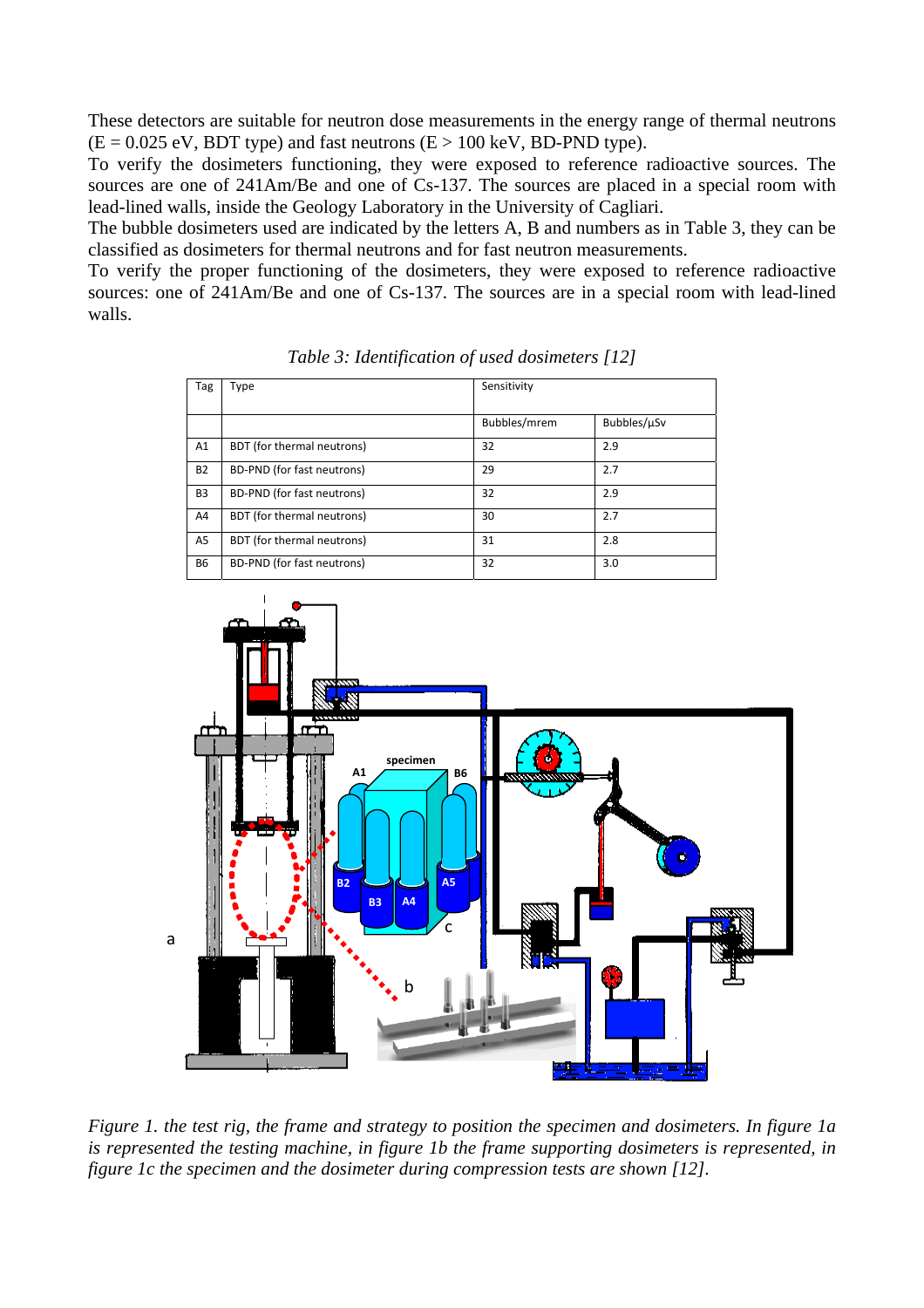To impose the load on the specimens, a servo hydraulic testing machine was used. A scheme of the machine is in Figure 1a. An hydraulic cylinder moves a plate acting on the specimen pushed against a counterpart plate linked to the frame with a spherical joint to overcome the lack of parallelism between the plates. The cylinder stroke is 60mm. and the maximum load is  $2.0\,10^6$  N. A frame, as shown in figure 1b, was built to hold the various dosimeters close to the specimen in the testing machine zone, during tests. The frame is mechanically and structurally independent respect to the testing machine structure: it is not connected to the body of the testing machine.

This fact avoid influence from movements or vibrations coming from the machine, during tests. In addition the material of the frame supporting the dosimeters is insensitive respect to the electromagnetic fields.

For the tests performed on the testing machine, the specimens were mounted in the tests area, between the plates, the dosimeters were positioned as close to the specimen as possible, as schematically shown in figure 1c.

Using the described test rig were performed Eight tests. a fast rate of load up to a load of 25 tons was applied. The third test gave a very significant output. This experiment was performed reaching quickly a given load and keeping the load on the sample oscillating around a value so as to start and propagate the first cracks.

In figure 2 the load increasing curve vs. time in the third test and the dosimeters positioning around the specimen are shown.



*Figure 2. the load increasing curve vs. time in the third test and the dosimeters positioning around the specimen [12].* 

In dosimeter A4, 185 bubbles in the cylindrical part were counted. As specified in the manufacturer's data sheet the bubbles in the hemispherical area must be ignored.



*Figure 3. Dose rates for fast and thermal dosimeters for background and during the monoaxial destructive compression tests of the granite specimen [12].*